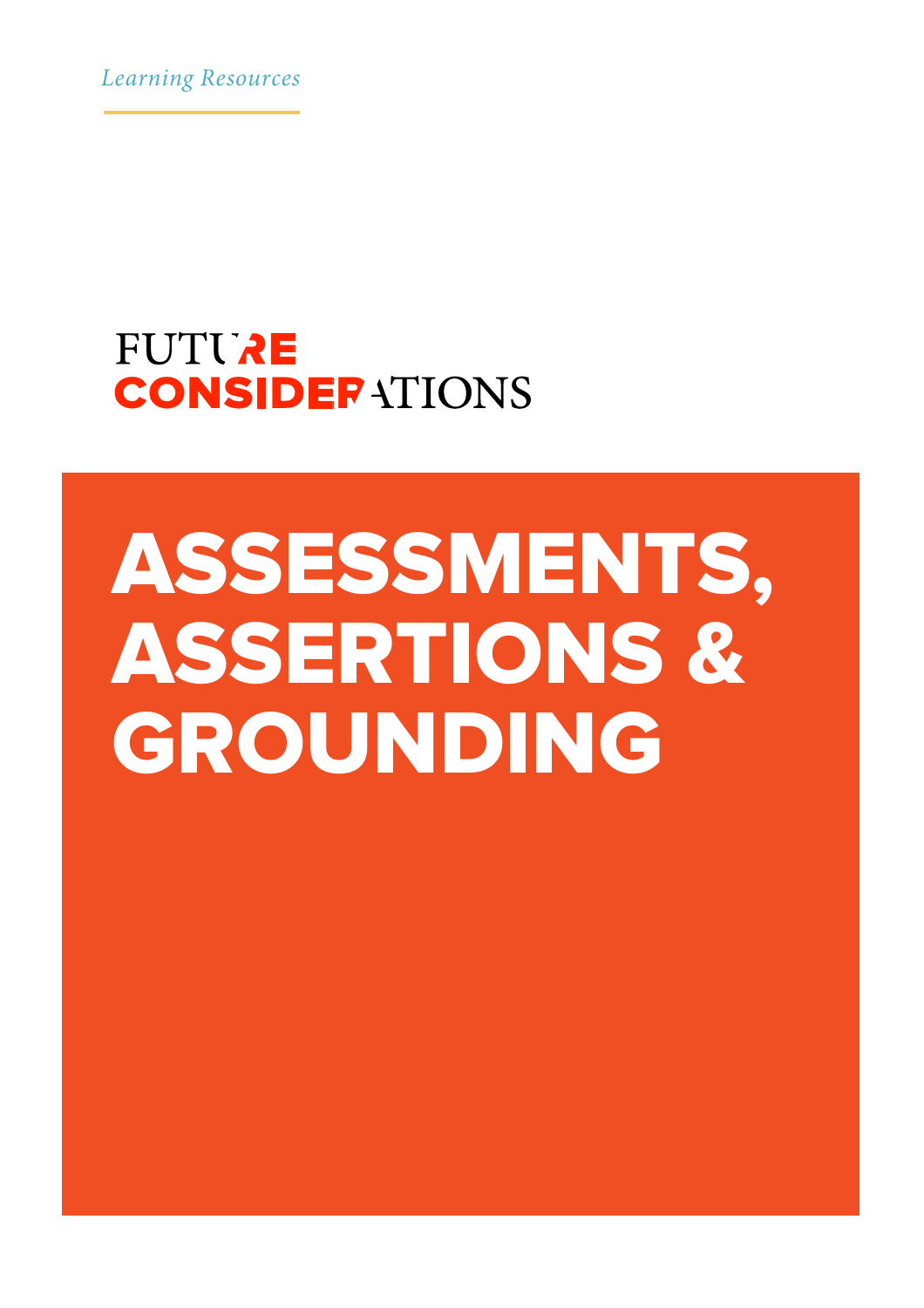In this article we will examine a distinction that is critical for human communication. The common lack of understanding of this distinction produces many of the breakdowns that we see in communication. Information is traditionally divided into the simple categories of facts and opinions. Compare, for example:

- Company X had a turnover of  $£5m$  last year (Fact);
- Company X is well managed (Opinion).

In this tradition, good business planning is based on facts and rational analysis with a minimum of subjective opinion. In this short article we will take a closer look at this distinction. We will offer a new understanding of facts and opinions in terms of the distinction between assertions and assessments. We claim that this understanding will create a basis for more effective communication that will be useful in developing the ability of the organization to excel at pitching.

#### **Assertions**

While, we can use many words to make an assertion (testify, affirm, state, assure, etc.), essentially, we are saying: "X is true (and I can provide evidence)." Some facets of an assertion include:

- Assertions are statements we make about the world that can be either true or false;
- When we make an assertion, we imply that we can provide evidence that what we are saying is true;
- Assertions exist within the shared understanding of a community of people or space of social agreement. We agree, for example, to call some days Tuesday, or to speak about distance based on an accepted scale of measurement, e.g. in the UK miles and in the rest of Europe kilometers;
- They will always refer to the past and present. We can make promises for the future; we can make strong speculations (like the sun will rise tomorrow). We cannot, however, make assertions about the future because, since it hasn't occurred yet.

#### **Assessments**

Assessments differ from assertions in that they are not evidence-based and others present would necessarily concur. Assessments:

#### **Are Opinions**

Assessments are opinions or judgments. They are our verdicts or interpretations, our characterizations of people, the outcome of "sizing things up," our point of view, and the decisions we make about people, events or things.

#### **Can refer to the future**

Unlike assertions, assessments can be oriented toward the future in addition to the past or present.

#### **Shape the actions we take in the world**

They shape our reality, our future, by providing an interpretation on which we will base our actions and decisions. For example, when we assess someone as a competent manager, we increase the responsibility that we will assign to them.

#### **Are not true or false - are either grounded or ungrounded**

Assessments, rather than being true or false, are either grounded or ungrounded. Having a *grounded* assessment means that I have evidence to support my assessment. For example, if I have an assessment that someone is a poor timekeeper, then my grounding would be the times that they have arrived late. A well-grounded assessment is one that produces a compelling call to action.

#### **Grounding**

There are six key dimensions to grounding an assessment. Grounded assessments are:

#### **1. Made in order to take action**

We make assessments in order to take action. To give context to our grounding, then, we need to make explicit why we are making a particular assessment. For instance, assessing that a business has had a bad year takes on a different significance depending upon whether you are buying stock, deciding on an employment opportunity or looking for a price break.

#### **2. Restricted to a specific domain of action**

An assessment is restricted to a specific domain of action. For example, saying someone is successful in business doesn't necessarily imply they are able to give sound medical advice.